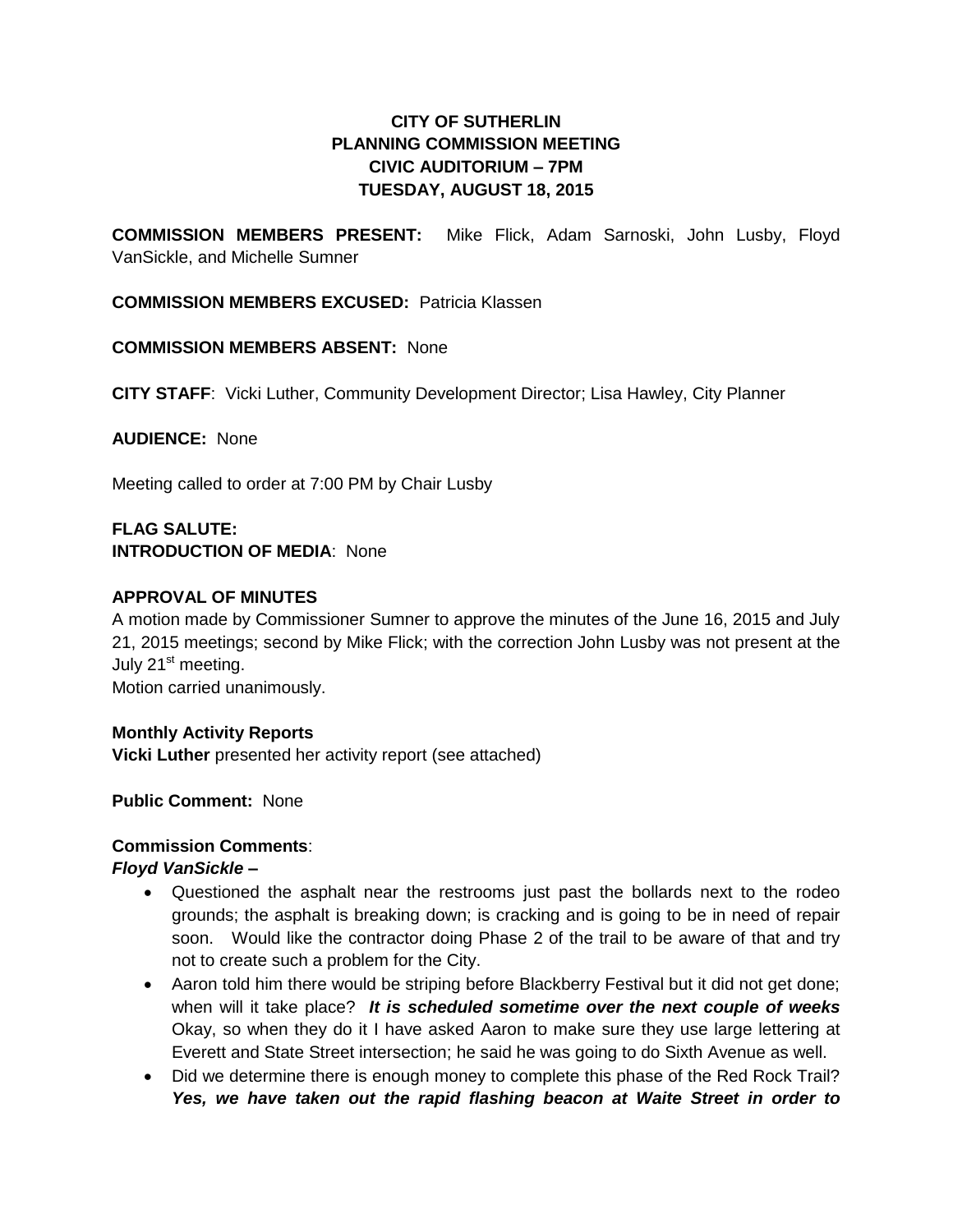*maintain the budget.* Several other commissioners stated there are other cities who have trails that cross streets and they seem to have a pretty good handle on it by using trail signs and road warning signs.

 What happened to the road previously planned to connect behind all of the houses along the creek allowing for a bypass to the other side of town?*The Southside Corridor is still in the plan but it doesn't really appear anything will happen very soon, due to cost. Sixth Avenue bridge over the Railroad Track is another costly venture.*

# **Mike Flick –**

- Fence and gate across Calapooia; what is up with that? *Staff was unsure about this but will check and report back to the commission. Not hurting anything at this point in time.*
- Sarnoski questioned whatever happened with partnership with DEQ to get the Red Rock Road sealed; paved? Did that die or what? *Vicki will work on it and report back to the commission.*
- Commission Sarnoski questioned if we still planned on extending Red Rock Trail out east of town. *Yes, but not in this phase.*

Adjournment: Meeting adjourned at 7:18 PM

\_\_\_\_\_\_\_\_\_\_\_\_\_\_\_\_\_\_\_\_\_\_\_\_\_\_\_\_\_\_\_\_\_\_

Respectfully submitted, *Vicki Luther*

Vicki Luther

 $15^{th}$  *September* **APPROVED BY COMMISION ON THE \_\_\_\_\_\_\_\_DAY OF \_\_\_\_\_\_\_\_\_\_\_\_, 2015**

# *John Lusby*

John Lusby, Commission Chair

\_\_\_\_\_\_\_\_\_\_\_\_\_\_\_\_\_\_\_\_\_\_\_\_\_\_\_\_\_\_\_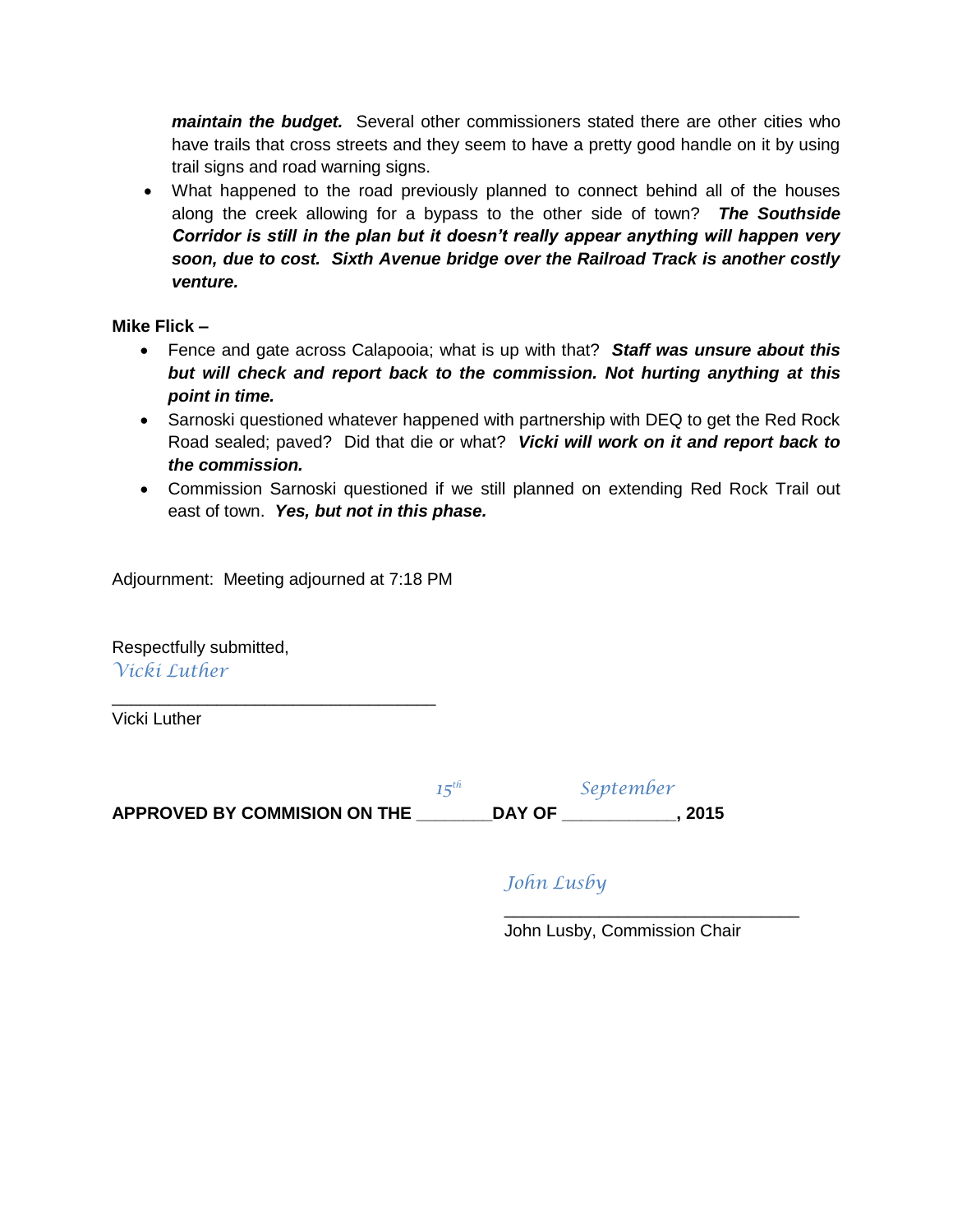

**126 E. Central Avenue Sutherlin, OR 97479 541-459-2856 Fax: 541-459-9363 [www.ci.sutherlin.or.us](http://www.ci.sutherlin.or.us/)**

# *City of Sutherlin*

Date: August 18, 2015 To: Sutherlin Planning Commission From: CDD, Vicki Luther Re: Monthly Activity Report

This report is provided in an effort to keep you apprised of recent land use and other relevant activities. *Dd*

# **TRANSPORTATION**

**Red Rock Trail, Phase 2 (Waite Street to Nicholas Court) –** Bid awarded and notice to proceed submitted to JRT Construction. Much preparation work has taken place this past month. The old foot bridge at Willamette will remain to serve as temporary access to Red Rock park area end of August while they begin piling work for the replacement bridge. The two new bridges will be placed end of August. Excavation and paving of trail scheduled for September<br>with seeding, signs, bollards, etc. to follow in October...The construction contract calls for with seeding, signs, bollards, etc. to follow in October. The construction contract calls for project to be completed by end of October.

### **Pavement Management Program (Overlay and Slurry Seal projects) –**

**Slurry Seals:** Bid was awarded to VSS Slurry Seal Co. for \$36,575.00 (completed)

**Overlays:** Bid awarded to Knife River in the amount of \$164,867.00 (ADA ramps completed; *D* contract to be completed in the next couple of weeks)

Overlays – Branton and Umatilla *jfjdkdl*

Slurry seals: Jade, E. Fourth/Agate, Opal, Westlake, Golfview, Sherwood, Montclaire, and Crown Point.

# **UTILITIES**

**Wastewater Treatment Plant Improvements** – Pre-design contract awarded to Dyer Partnership and scheduled for completion by the end of this year. Dyer is planning on a Council presentation at the September 28<sup>th</sup> meeting.

## **LAND USE ACTIVITY**

#### **Building Worksheets approved –**

| <b>307 Robinson Street</b>      | Handicap remodel             | Harper                 |  |
|---------------------------------|------------------------------|------------------------|--|
| 1016 W. Central Ave             | <b>Sunrise Authorization</b> | Sunrise                |  |
| 1000 E. Central #13             | Mobile Home                  | <b>Silver Glen</b>     |  |
| 1000 E. Central #34             | Mobile Home                  | <b>Silver Glen</b>     |  |
| 1000 E. Central #52             | Mobile Home                  | Silver Glen            |  |
| 1000 E. Central #47             | Mobile Home                  | <b>Silver Glen</b>     |  |
| 227 W. Central                  | Re-Roof                      | Ralls                  |  |
| 542 Wildcat Canyon<br>$\bullet$ | Single Family Home           | <b>Golf View Homes</b> |  |
| 556 Wildcat Canyon              | Single Family Home           | <b>Golf View Homes</b> |  |
| • 1010 W. Central               | <b>Interior Remodel</b>      | <b>Dollar Tree</b>     |  |
|                                 |                              |                        |  |